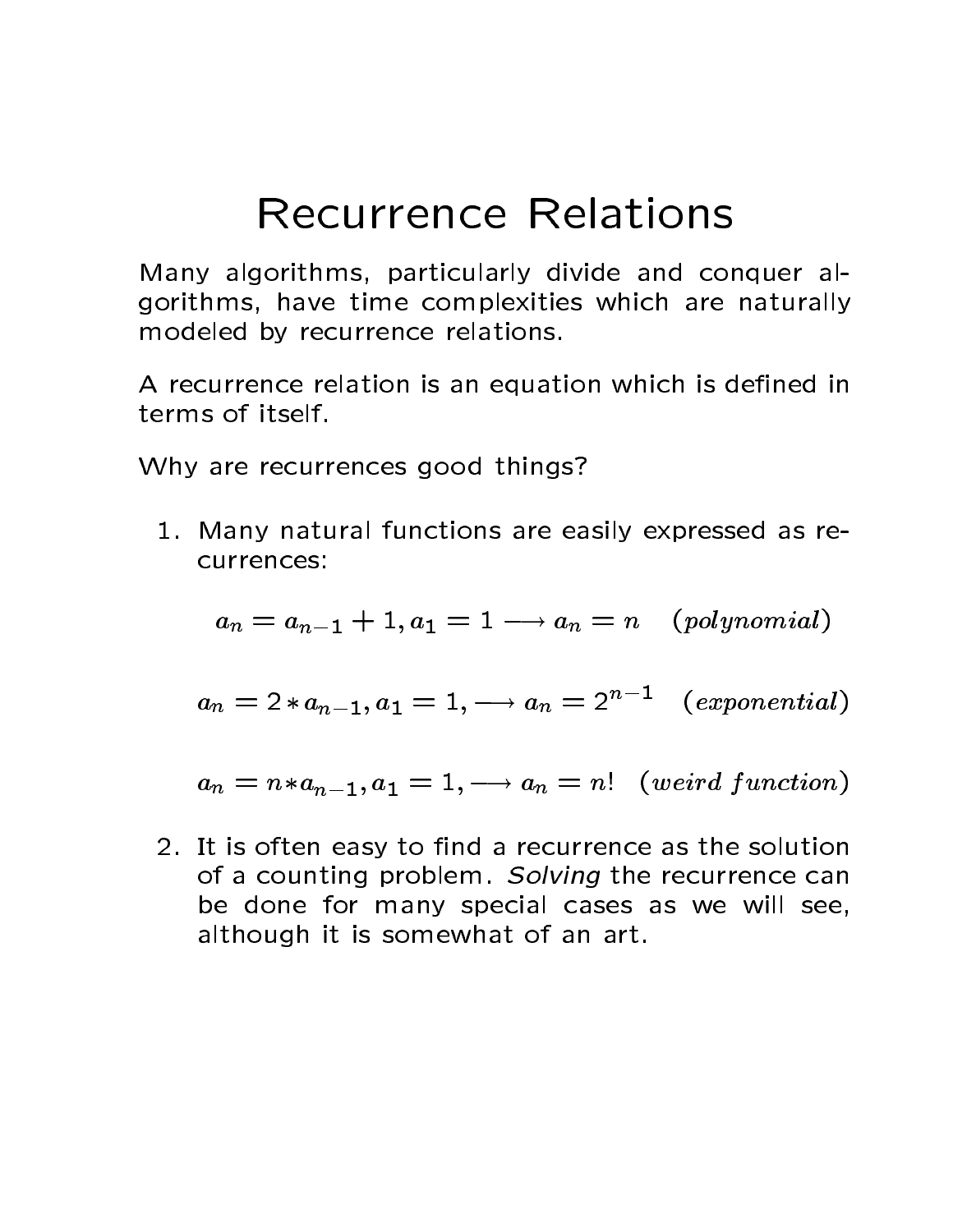## Recursion is Mathematical Induction

In both, we have general and boundary conditions, with the general condition breaking the problem into smaller and smaller pieces

The *initial* or boundary condition terminate the recursion

As we will see, induction provides a useful tool to solve  $recurrences - guess$  a solution and prove it by induction.

$$
T_n = 2 \cdot T_{n-1} + 1, T_0 = 0
$$

|  |  |  | n   0 1 2 3 4 5 6 7 |                              |
|--|--|--|---------------------|------------------------------|
|  |  |  |                     | $ T_n $ 0 1 3 7 15 31 63 127 |

Guess what the solution is?

Prove  $T_n = 2n - 1$  by induction:

- 1. Show that the basis is true:  $T_0 = 2^2 1 = 0$ .
- 2. Now assume true for  $T_{n-1}$ .
- 3. Using this assumption show:

 $T_n = 2 \cdot T_{n-1} + 1 = 2(2^{n-1} - 1) + 1 = 2^{n} - 1$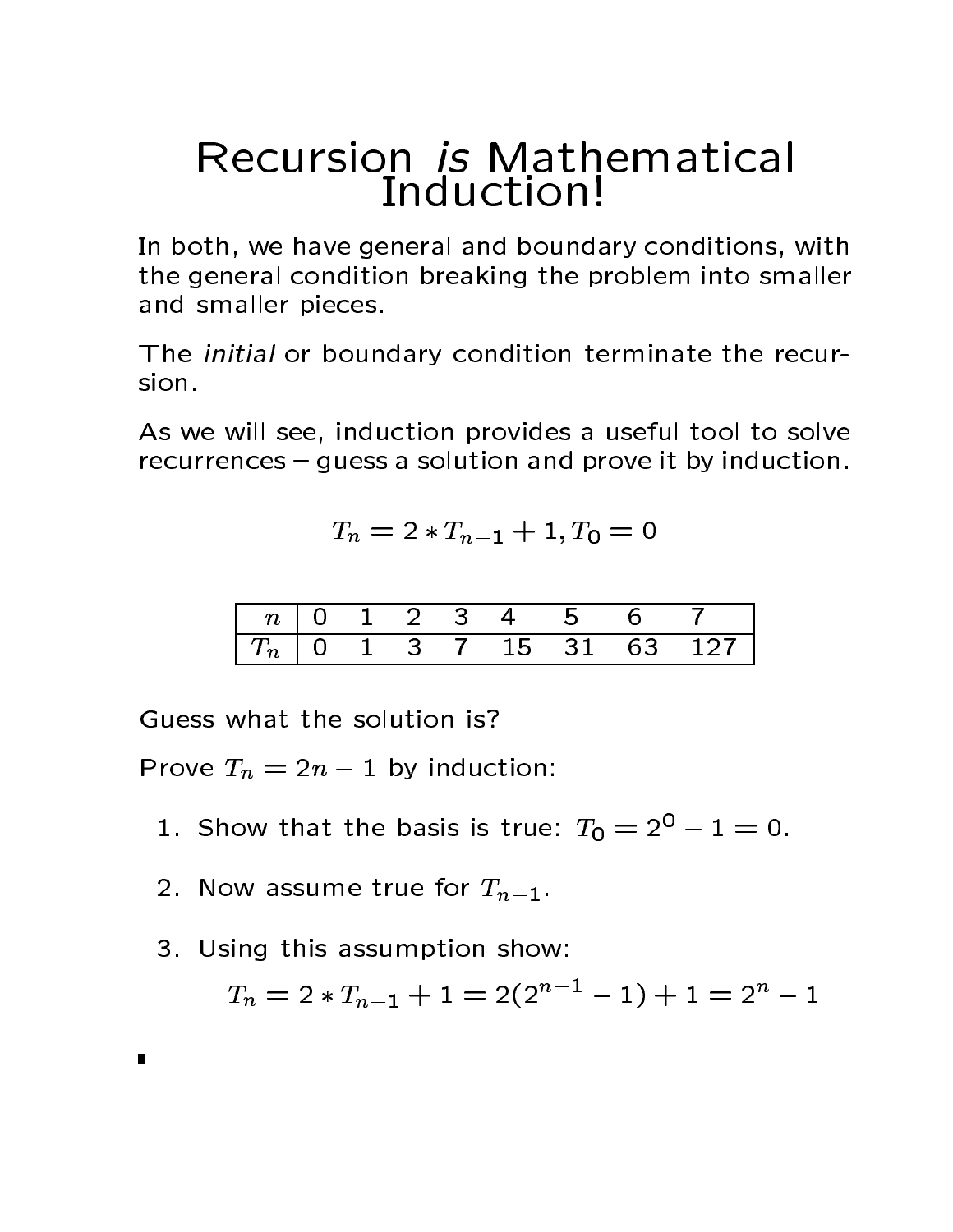# Solving Recurrences

No general procedure for solving recurrence relations is known, which is why it is an art. My approach is:

#### Realize that linear nite history constant coe-cient recurrences all the solve distribution of  $\mathbf{v}$  and  $\mathbf{v}$  and  $\mathbf{v}$

Check out any combinatorics or differential equations book for a procedure.

 $\sum_{i=1}^{n}$   $\sum_{i=1}^{n}$   $\sum_{i=1}^{n}$   $\sum_{i=1}^{n}$   $\sum_{i=1}^{n}$   $\sum_{i=1}^{n}$   $\sum_{i=1}^{n}$   $\sum_{i=1}^{n}$ 

It has history  $= 2$ , degree  $= 1$ , and coefficients of 2 and 1. Thus it can be solved mechanically! Proceed:

- $\bullet$  Find the characteristic equation, eq.  $\alpha^- z\alpha =$  $2 = 0.$
- Solve to get roots, which appear in the exponents.
- Take care of repeated roots and inhomogeneous parts
- $\bullet$  Find the constants to finish the job.

$$
a_n = -1/3 + (1 - \sqrt{3})^n (1 + \sqrt{3})/3 + (1 + \sqrt{3})^n (-1 + \sqrt{3})/3
$$

Systems like Mathematica and Maple have packages for doing this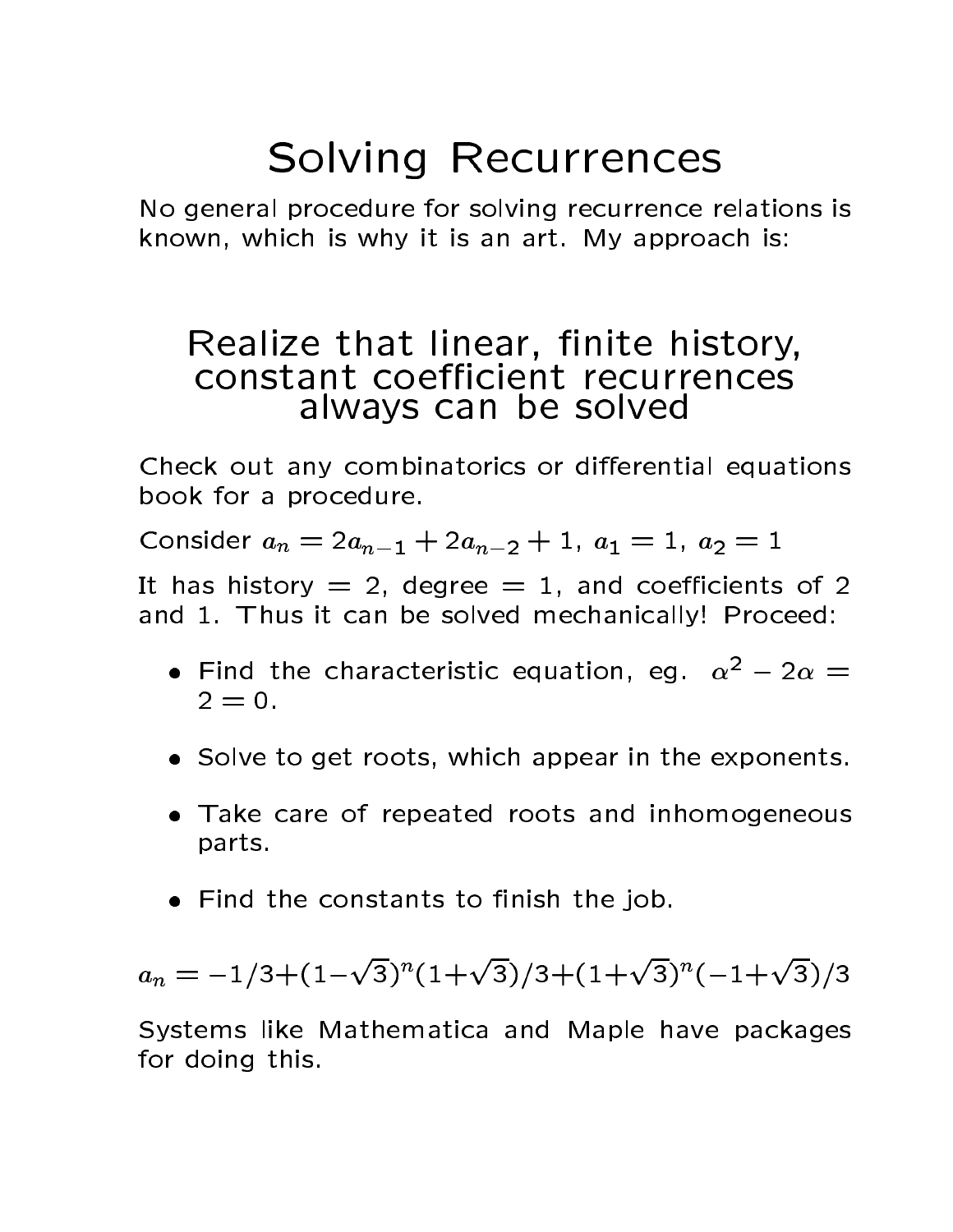# Guess a solution and prove by

To guess the solution, play around with small values for insight

Note that you can do inductive proofs with the big- $O$ 's notations - just be sure you use it right.

 $\blacksquare$  . In formulation  $\blacksquare$  . The show that  $\blacksquare$  is the state enough that  $\blacksquare$ c and n

Assume that it is true for n- then

$$
T(n) \leq 2c\lfloor n/2 \rfloor \lg(\lfloor n/2 \rfloor) + n
$$
  
\n
$$
\leq cn \lg(\lfloor n/2 \rfloor) + n
$$
 dropping floors makes it bigger  
\n
$$
= cn(\lg n - (\lg 2 = 1)) + n
$$
log of division  
\n
$$
= cn \lg n - cn + n
$$
  
\n
$$
\leq cn \lg n
$$
 whenever  $c > 1$ 

Starting with basis cases  $T(2) = 4$ ,  $T(3) = 5$ , lets us complete the proof for  $c \geq 2$ .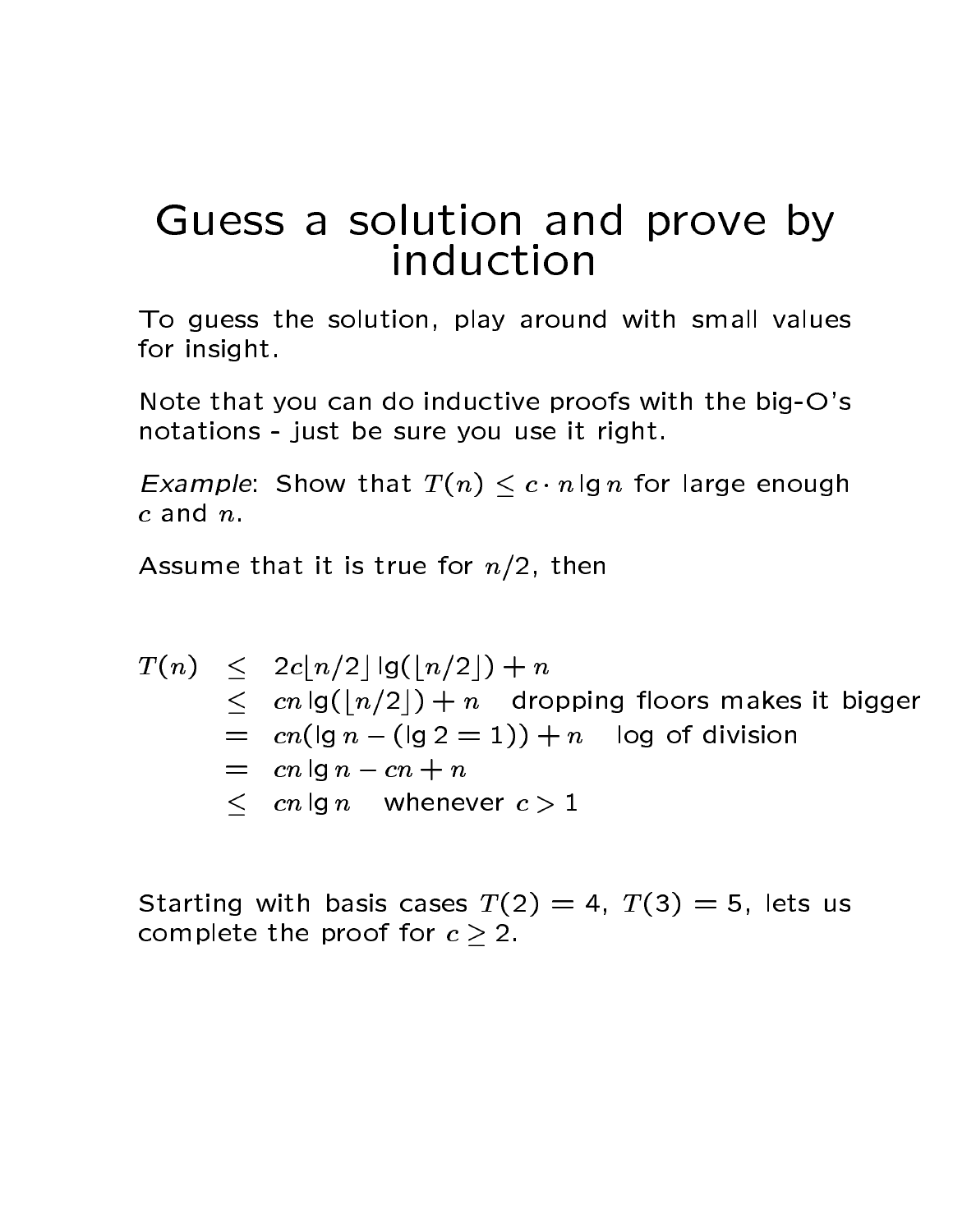## Try backsubstituting until you know what is going on

Also known as the iteration method. Plug the recurrence back into itself until you see a pattern

Example <sup>T</sup> nT bn-c-n Try backsubstituting

$$
T(n) = n + 3(\lfloor n/4 \rfloor + 3T(\lfloor n/16 \rfloor))
$$
  
= n + 3\lfloor n/4 \rfloor + 9(\lfloor n/16 \rfloor + 3T(\lfloor n/64 \rfloor))  
= n + 3\lfloor n/4 \rfloor + 9\lfloor n/16 \rfloor + 27T(\lfloor n/64 \rfloor)

The (3/4) Lenn should now be obvious.

Although there are only log <sup>n</sup> terms before we get to T  it doesnt hurt to sum them all since this is a fast growing geometric series

$$
T(n) \leq n \sum_{i=0}^{\infty} \frac{3^i}{4} + \Theta(n^{\log_4 3} \times T(1))
$$

$$
T(n) = 4n + o(n) = O(n)
$$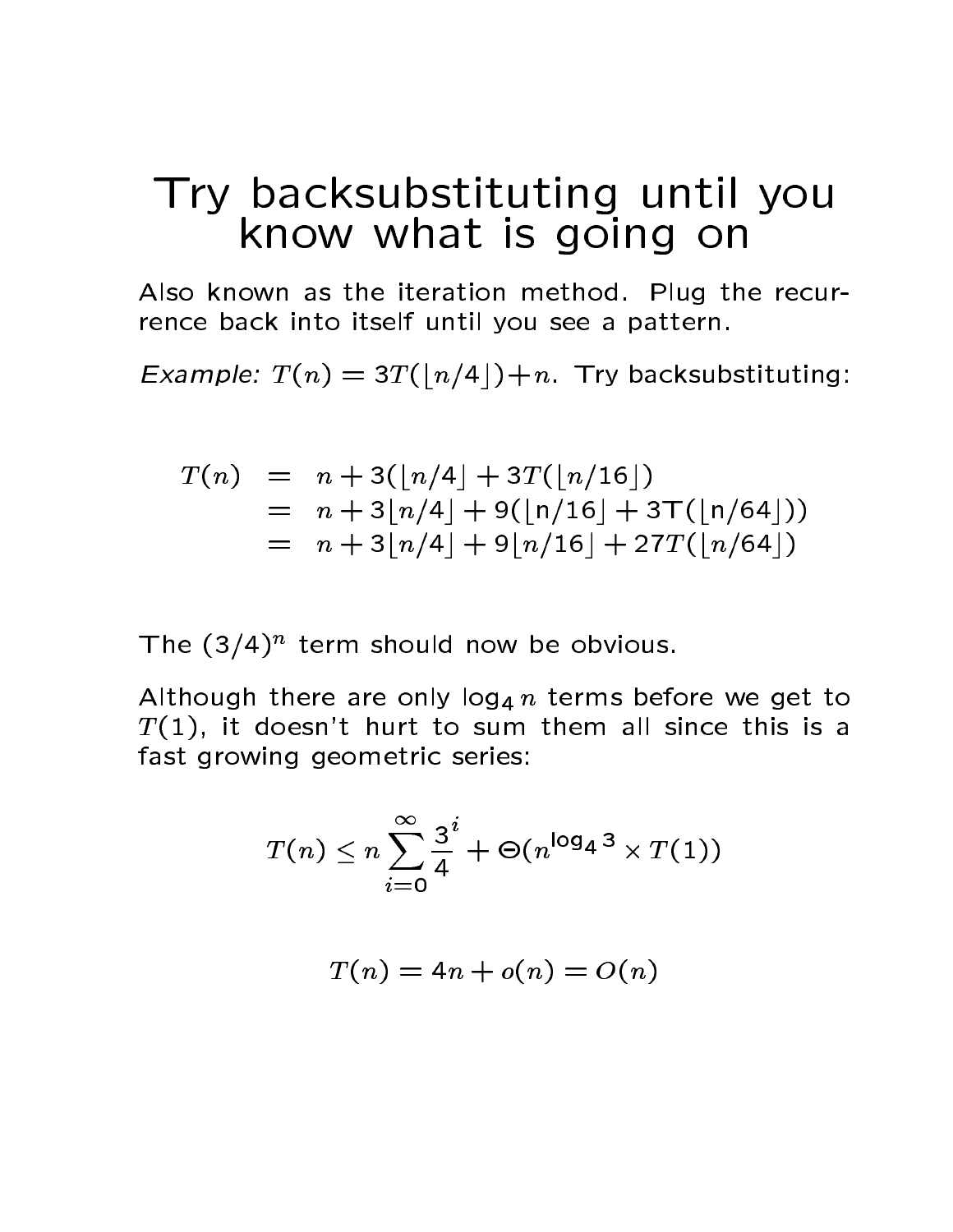# **Recursion Trees**

Drawing a picture of the backsubstitution process gives you a idea of what is going on

We must keep track of two things  $-$  (1) the size of the remaining argument to the recurrence, and  $(2)$  the additive stuff to be accumulated during this call.

 $T(n/2)$  $T(n/4)$   $T(n/4)$   $T(n/4)$   $T(n/4)$  $T(n/2)$  $T(n)$ n 2  $(n/2)$ 2  $(n/4)$ 2  $(n/4)$ 2  $(n/4)$ 2  $(n/4)$ 2  $(n/2)$  $\overline{c}$ n 2  $n^2/2$  $n^2/4$ 

Example:  $I(n) \equiv 2I(n/2) + n^{-1}$ 

The remaining arguments are on the left, the additive terms on the right

Although this tree has height  $\lg n$ , the total sum at each level decreases geometrically, so:

$$
T(n) = \sum_{i=0}^{\infty} n^2 / 2^i = n^2 \sum_{i=0}^{\infty} 1/2^i = \Theta(n^2)
$$

to see than with algebraic backsubstitution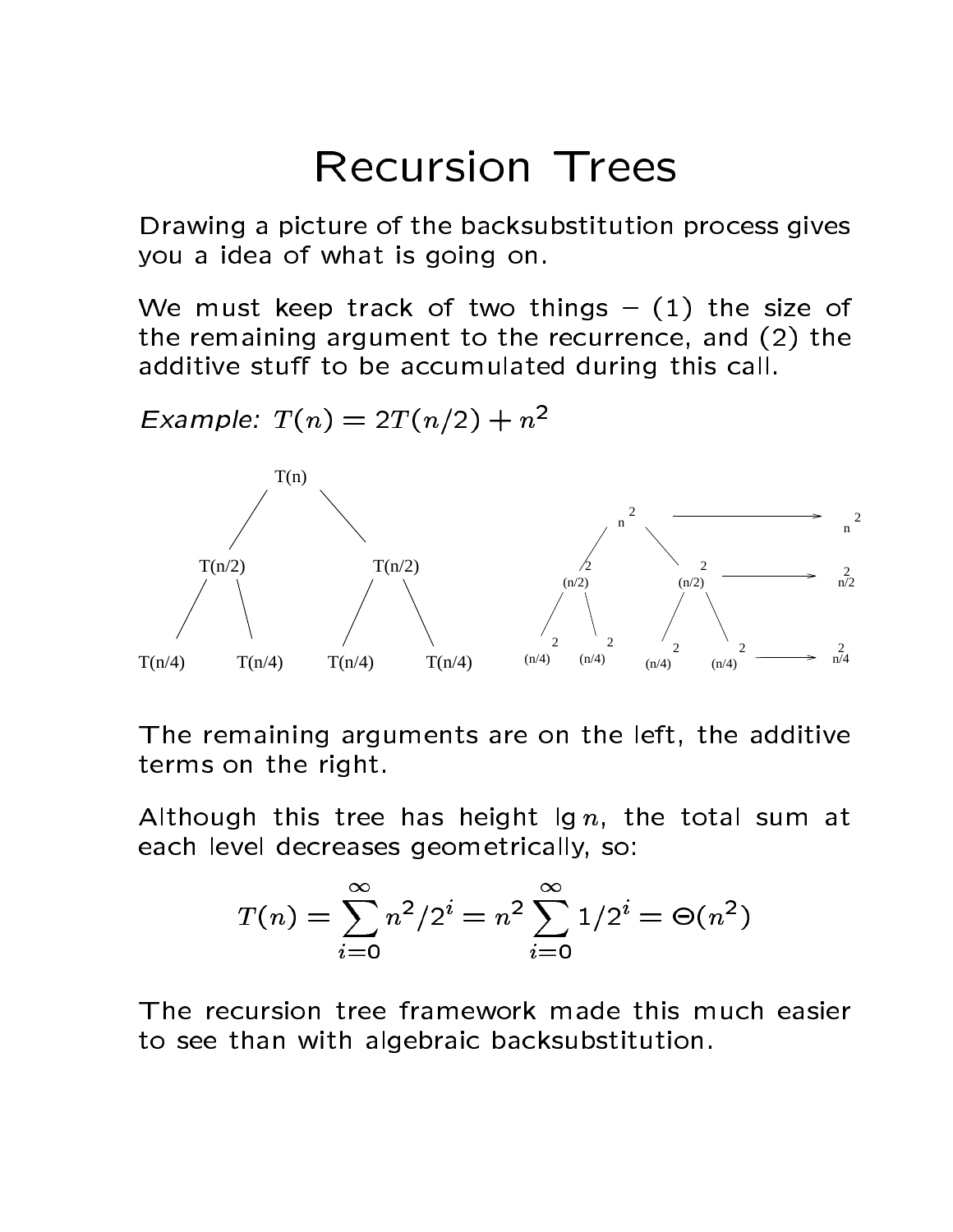## See if you can use the Master theorem to provide an instant asymptotic solution

The Master Theorem Let  $a \times 1$  and  $b \times 1$  be con stants, let  $f(n)$  be a function, and let  $T(n)$  be defined on the nonnegative integers by the recurrence

$$
T(n) = aT(n/b) + f(n)
$$

beto to mean either by the band we have the second the property of the second second second second second second Then  $T(n)$  can be bounded asymptotically as follows:

- 1. If  $f(n) = O(n^{\log_b a \epsilon})$  for some constant  $\epsilon > 0$ , then  $T(n) = O(n^{\log_b a - \epsilon}).$
- 2. If  $I(n) \equiv \Theta(n^{2\theta}\sigma^{2})$ , then  $I(n) \equiv \Theta(n^{2\theta}\sigma^{2})$  ig n.
- 3. If  $f(n) = \Omega(n^{\log_b a + \epsilon})$  for some constant  $\epsilon > 0$ , and if without it child for some constant city is and all sufficiently large n, then  $T(n) = \Theta(f(n))$ .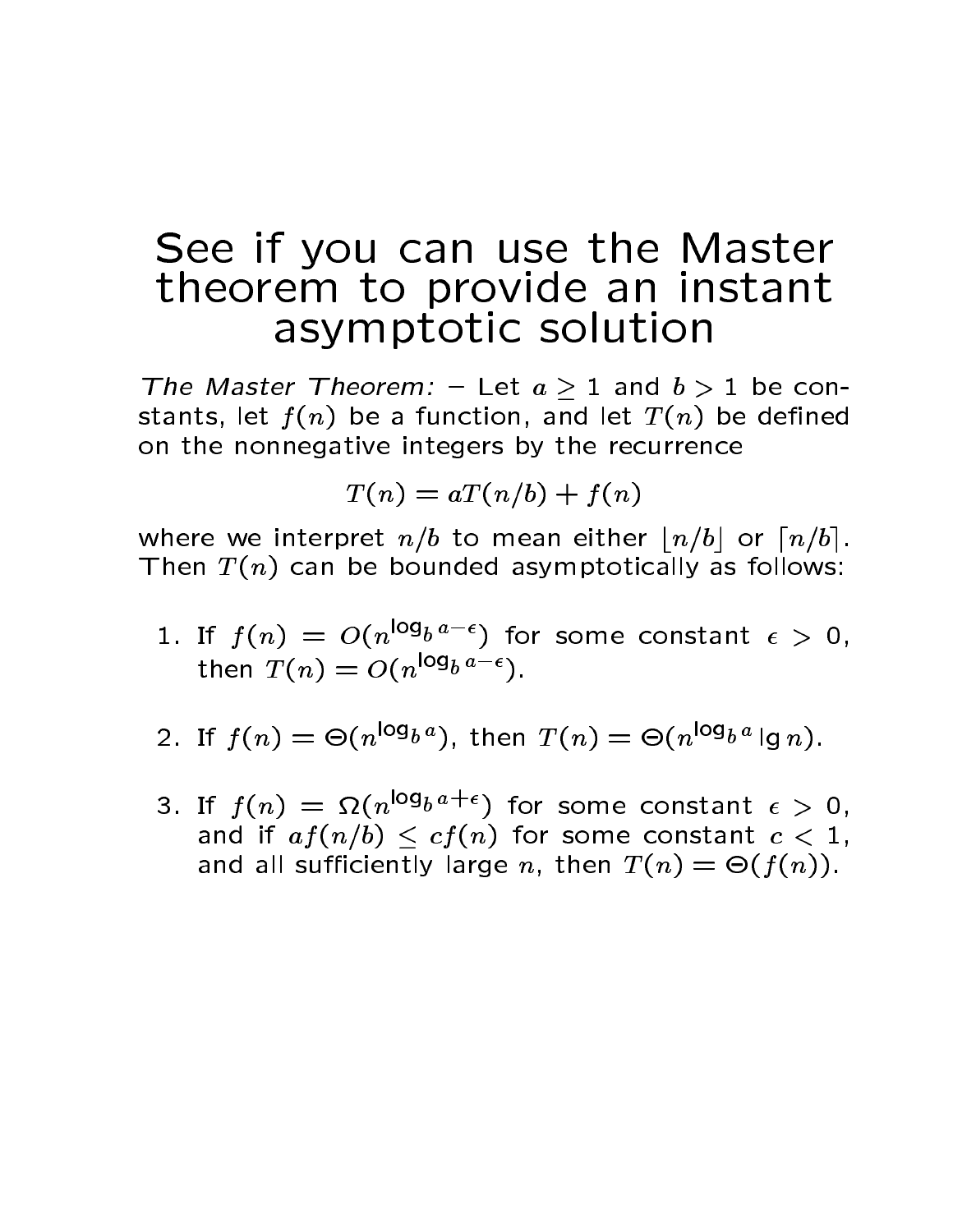# Examples of the Master Theorem

Which case of the Master Theorem applies?

<sup>T</sup> nT n- - <sup>n</sup>

Reading from the equation,  $a = 4$ ,  $b = 2$ , and f n n

Is 
$$
n = O(n^{\log_2 4 - \epsilon}) = O(n^{2-\epsilon})
$$
?

Yes, so case I applies and  $I(n) \equiv O(n^{-})$ .

$$
\bullet \ \ T(n) = 4T(n/2) + n^2
$$

Reading from the equation,  $a = 4$ ,  $b = 2$ , and  $f(n) = n^{-1}$ 

Is 
$$
n^2 = O(n^{\log_2 4 - \epsilon}) = O(n^{2-\epsilon})
$$
?

No, if  $\epsilon > 0$ , but it is true if  $\epsilon = 0$ , so case 2 applies and  $I(n) = \Theta(n^{-1} \log n)$ .

$$
\bullet \ \ T(n) = 4T(n/2) + n^3
$$

Reading from the equation,  $a = 4$ ,  $b = 2$ , and  $f(n) = n^{\mathcal{F}}$ 

Is 
$$
n^3 = \Omega(n^{\log_2 4 + \epsilon}) = \Omega(n^{2 + \epsilon})
$$
?

Yes, for  $0 < \epsilon 1$ , so case 3 *might* apply.

Is 
$$
4(n/2)^3 \leq c \cdot n^3
$$
?

TW, TVT C  $\ell$  -  $\pm$  /  $\pm$  , up to strive control to the control of  $\ell$  in the same strip  $\ell$ isfy the regularity condition, so case 3 applies and  $I(n) \equiv \Theta(n^*)$ .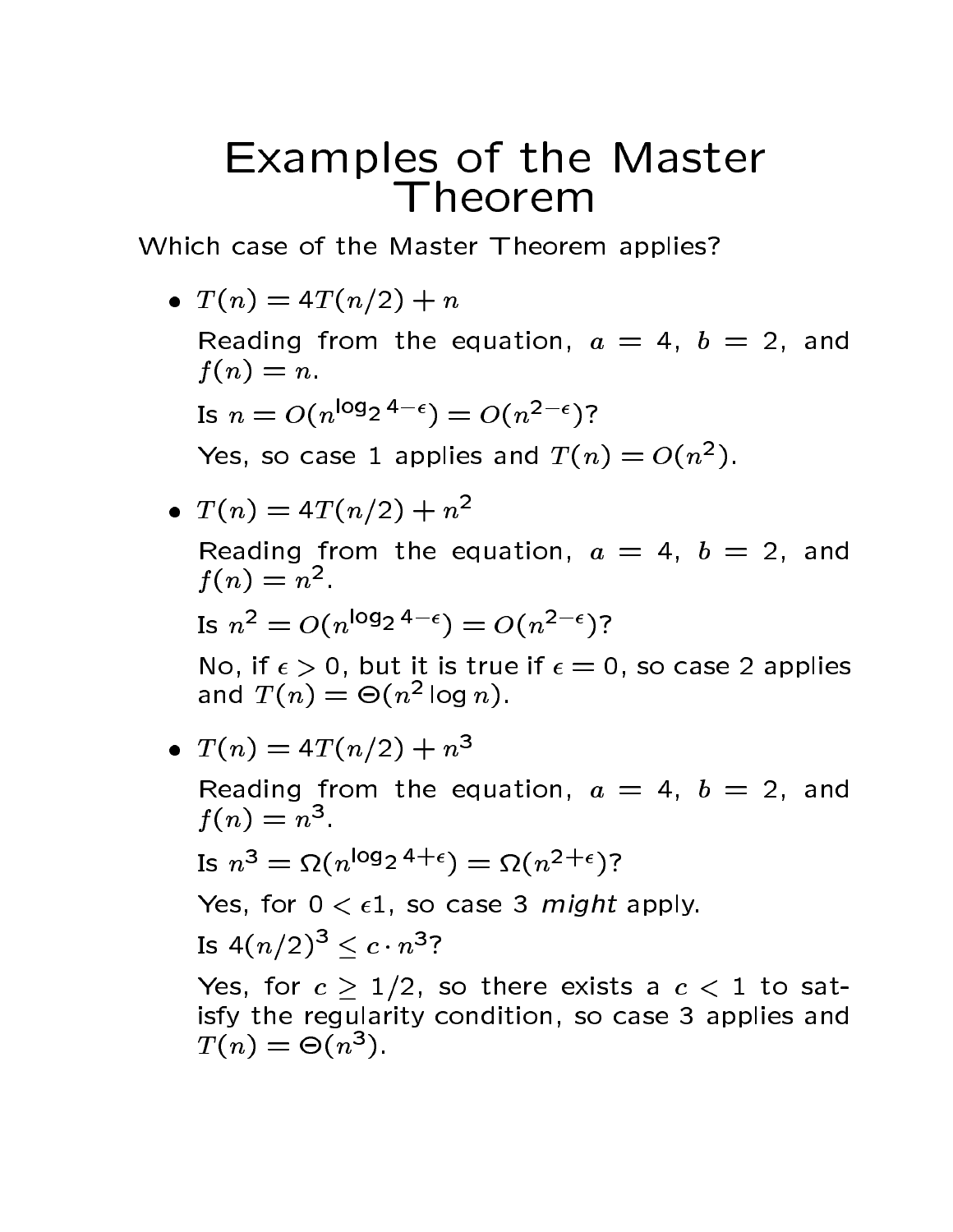# Why should the Master

 $\bullet$  -  $\bullet$  .  $\bullet$  .  $\bullet$  .  $\bullet$  .  $\bullet$  .  $\bullet$  .  $\bullet$  .  $\bullet$  .  $\bullet$  .  $\bullet$  .  $\bullet$  .  $\bullet$  .  $\bullet$  .  $\bullet$  .  $\bullet$  .  $\bullet$  .  $\bullet$  .  $\bullet$  .  $\bullet$  .  $\bullet$  .  $\bullet$  .  $\bullet$  .  $\bullet$  .  $\bullet$  .  $\bullet$  .  $\bullet$  .  $\bullet$  .  $\bullet$  .  $\bullet$  .  $\bullet$  .  $\bullet$ 

#### Suppose for the state for the state for the state of the state of the state of the state of the state of the s

 $\mathcal{L}$  . The same  $\mathcal{L}$  is the same  $\mathcal{L}$  is the same of  $\mathcal{L}$ 

Then we have a recursion tree where the only contribution is at the leaves

There will be  $\log_b n$  levels, with  $a^l$  leaves at level *l*.

 $T(n) \equiv a^{-3}e^{n} \equiv n^{-3}e^{n}$  Theorem 2.9 In CLR



so long as  $f(n)$  is small enough that it is dwarfed by this, we have case 1 of the Master Theorem!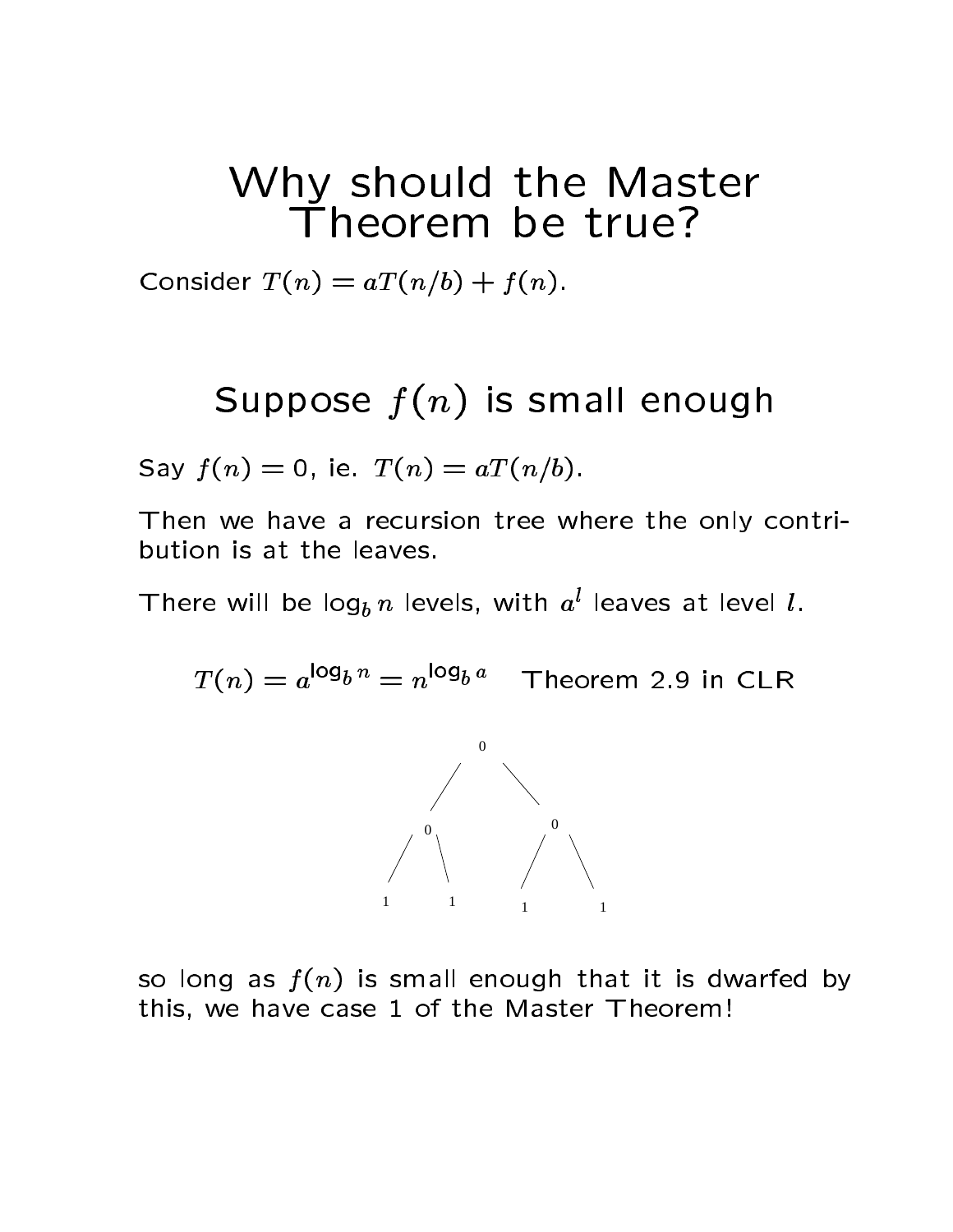## Suppose fn is large enough

Fritty the recursion the recursion terms of  $\mathcal{L}$  and  $\mathcal{L}$  at  $\mathcal{L}$  at  $\mathcal{L}$  at  $\mathcal{L}$ 



If  $f(n)$  is a big enough function, the one top call can be bigger than the sum of all the little calls

Example.  $\Gamma(n) \equiv n^2 > (n/3)^2 + (n/3)^2 + (n/3)^2$ . In fact this holds unless  $a \geq 27!$ 

In case 3 of the Master Theorem, the additive term dominates.

In case 2, both parts contribute equally, which is why the log pops up. It is (usually) what we want to have happen in a divide and conquer algorithm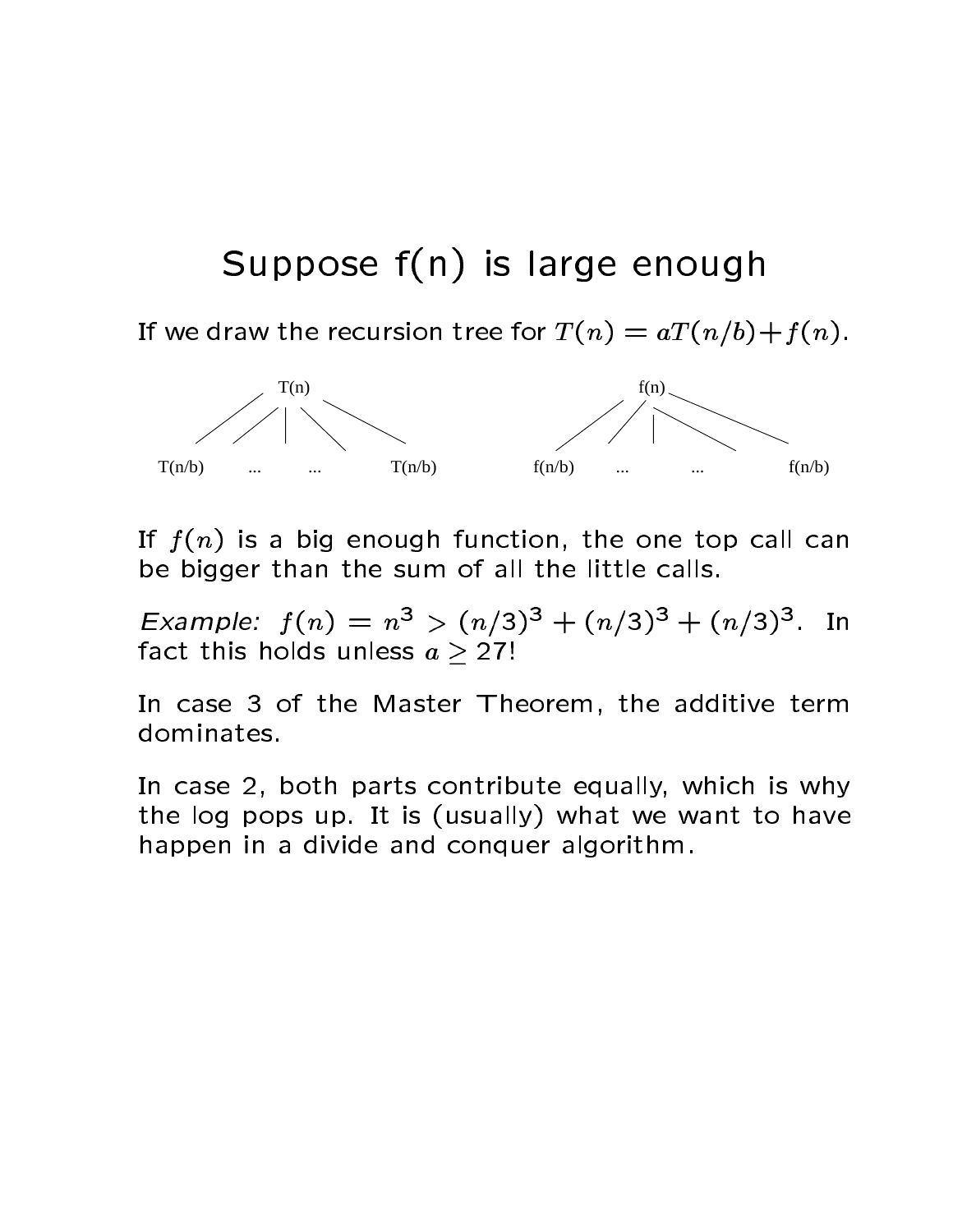# Famous Algorithms and their Recurrence

### Matrix Multiplication

The standard matrix multiplication algorithm for two  $n \times n$  matrices is  $O(n^2)$ .

| $\overline{2}$ |                                                                                                                |  |  |  | $13 \t 18 \t 23$ |
|----------------|----------------------------------------------------------------------------------------------------------------|--|--|--|------------------|
|                | $\begin{bmatrix} 2 & 3 \\ 3 & 4 \\ 4 & 5 \end{bmatrix}$ $\begin{bmatrix} 2 & 3 & 4 \\ 3 & 4 & 5 \end{bmatrix}$ |  |  |  | $18 \t 25 \t 32$ |
|                |                                                                                                                |  |  |  | 23 32 41         |

Strassen discovered a divide-and-conquer algorithm which takes  $I(n) \equiv I I(n/2) + O(n^{-})$  time.

Since  $O(n^{19})$  dwarts  $O(n^2)$ , case 1 of the master theorem applies and  $I(n) \equiv O(n^{-\nu-1})$ .

This has been "improved" by more and more complicated recurrences until the current best in  $O(n^{2+\infty})$ .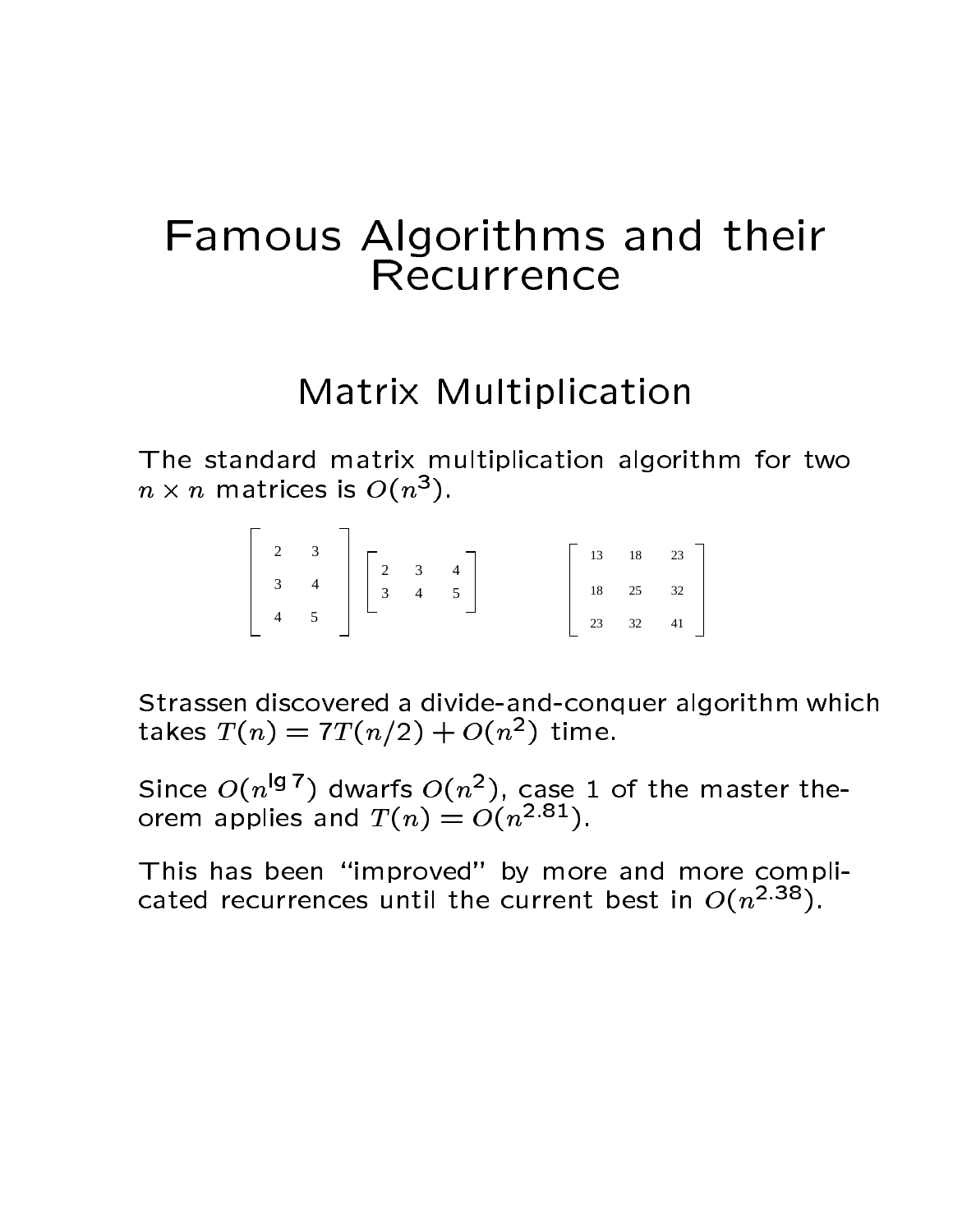## Polygon Triangulation

Given a polygon in the plane, add diagonals so that each face is a triangle None of the diagonals are allowed to cross.



Triangulation is an important first step in many geometric algorithms

The simplest algorithm might be to try each pair of points and check if they see each other. If so, add the diagonal and recur on both halves, for a total of  $O(n^2)$ .

However, Chazelle gave an algorithm which runs in  $T(n) = 2T(n/2) + O(\sqrt(n))$  time. Since  $n^{1/2} = O(n^{1-\epsilon}),$ by case 1 of the Master Theorem, Chazelle's algorithm is linear, ie.  $T(n) = O(n)$ .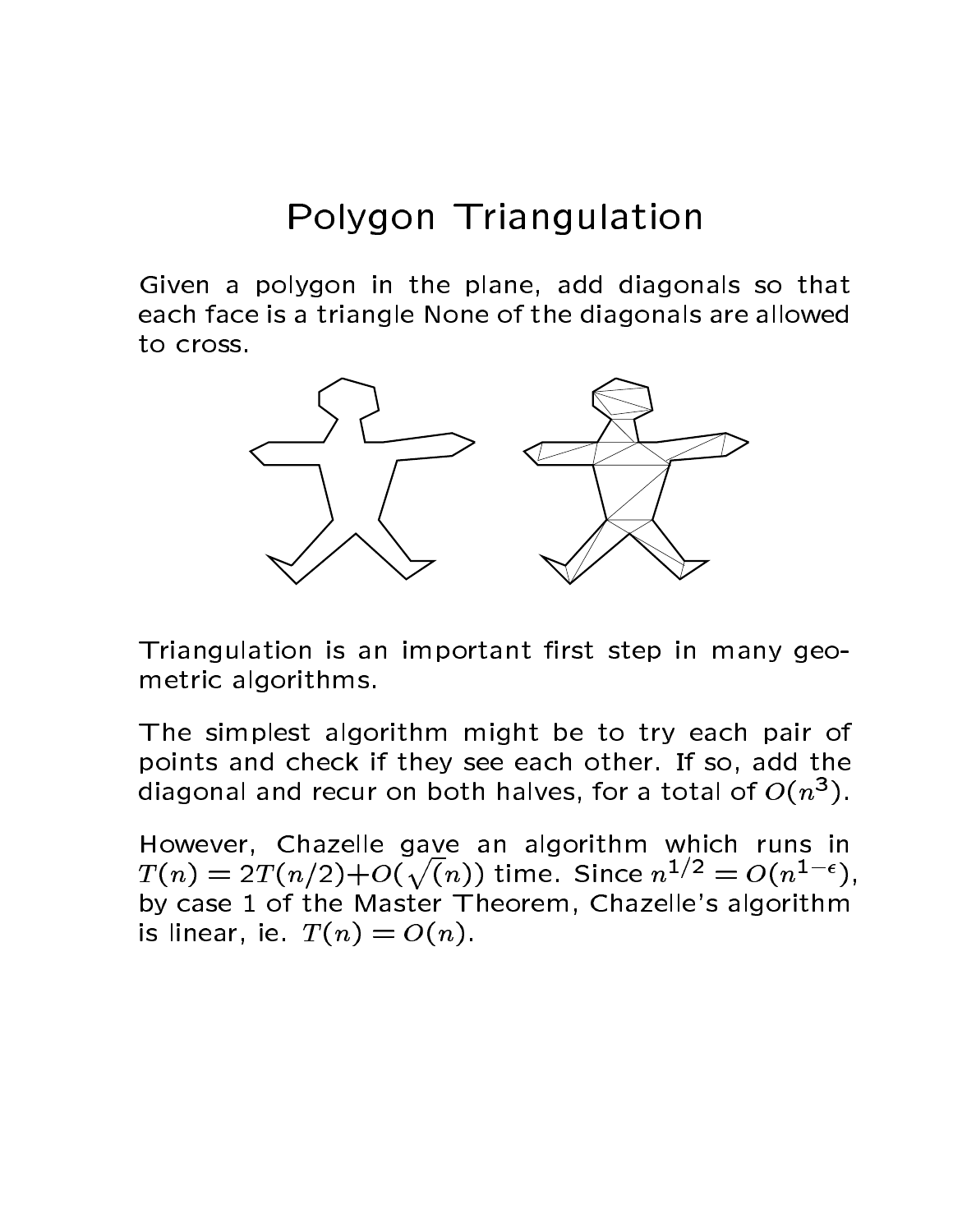#### Sorting

The classic divide and conquer recurrence is Merge sorts T not all the data through the data through the data through the data through the data through the data t into equal-sized halves and spends linear time merging the halves after they are sorted

SINCE  $n = O(n^{3/2}2^{-1}) = O(n)$  but not  $n = O(n^{2})$ , Case 2 of the Master Theorem applies and  $T(n)$  =  $O(n \log n)$ .

In case 2, the divide and merge steps balance out perfectly, as we usually hope for from a divide-and-conquer algorithm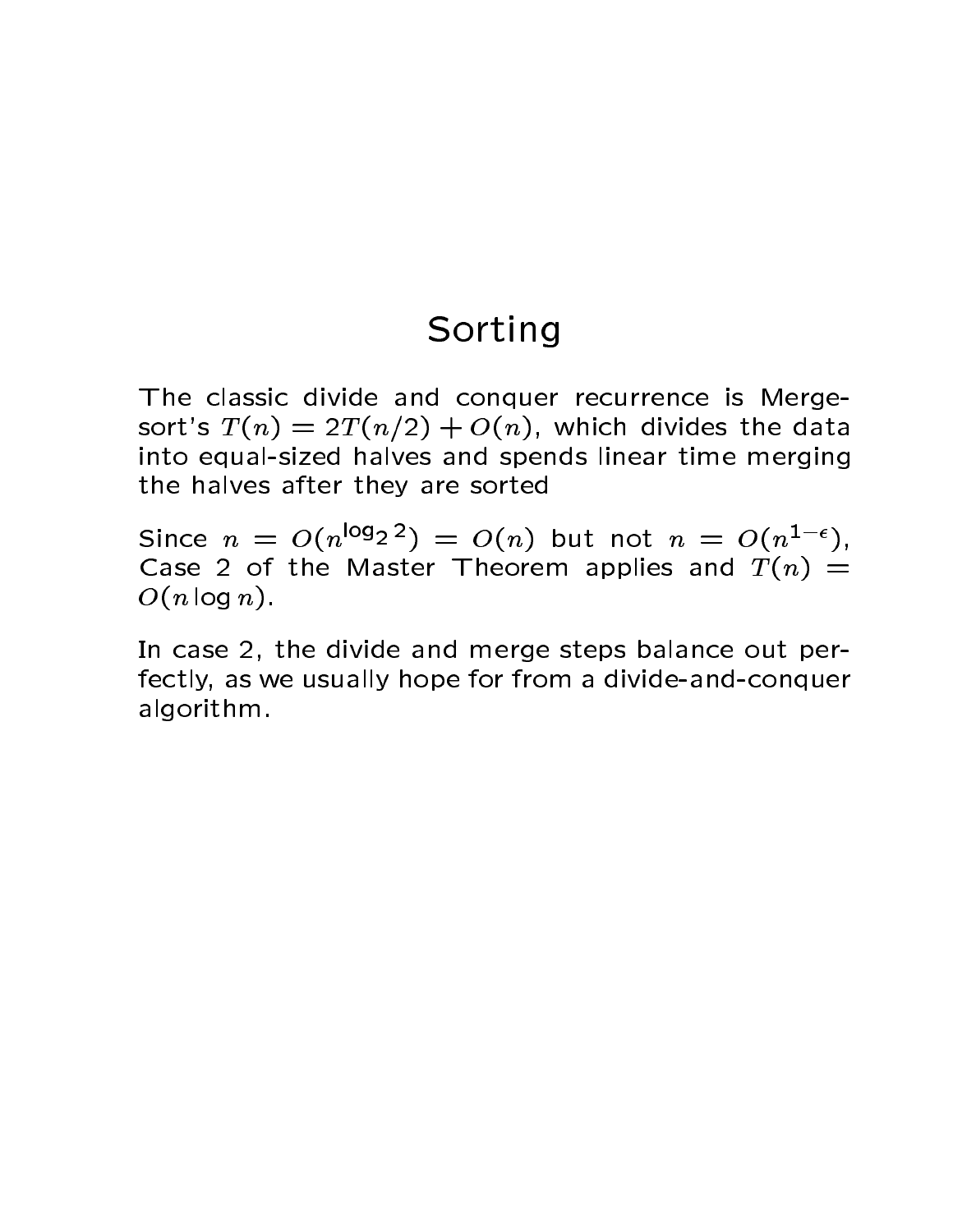# Mergesort Animations XEROX FROM SEDGEWICK